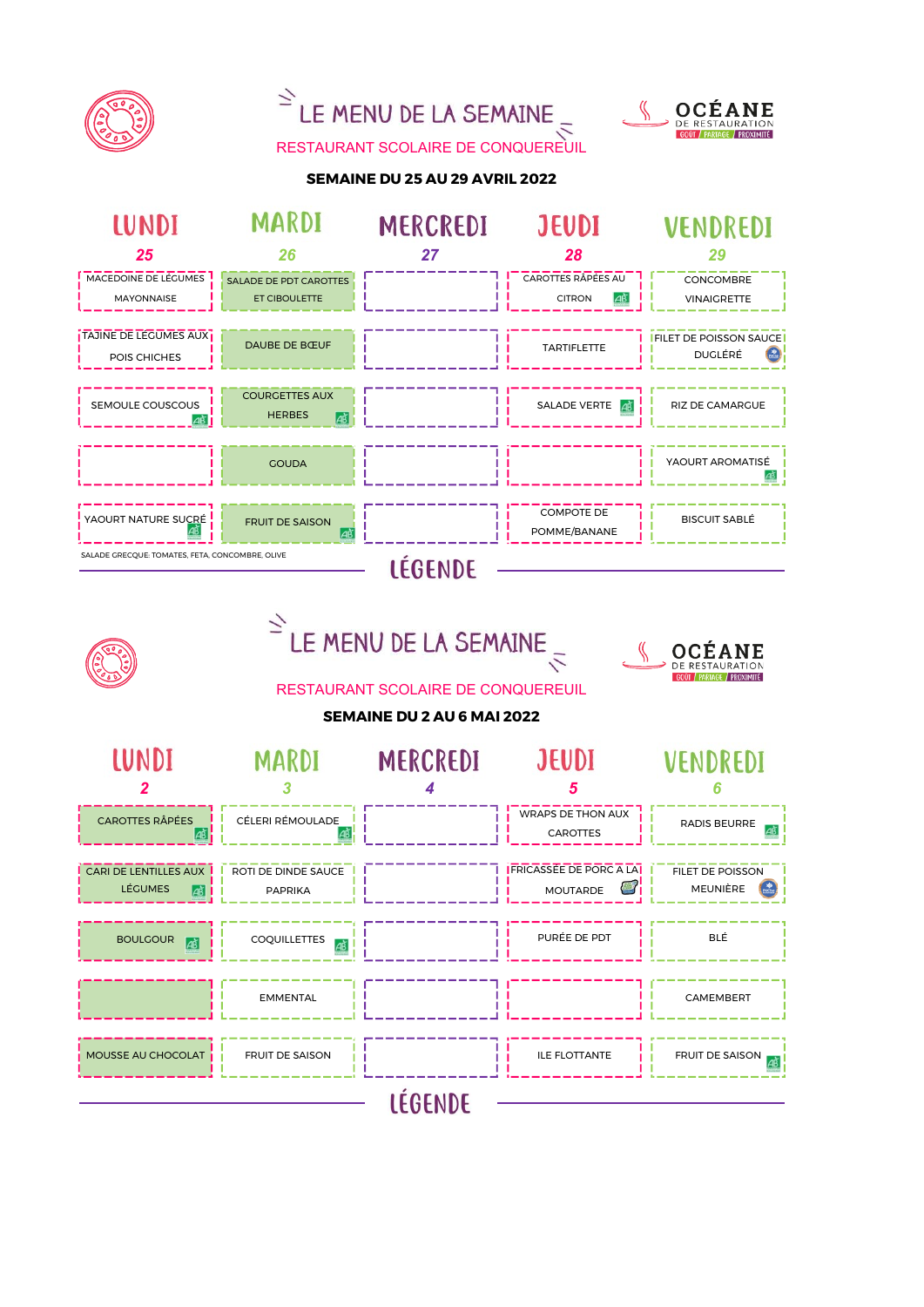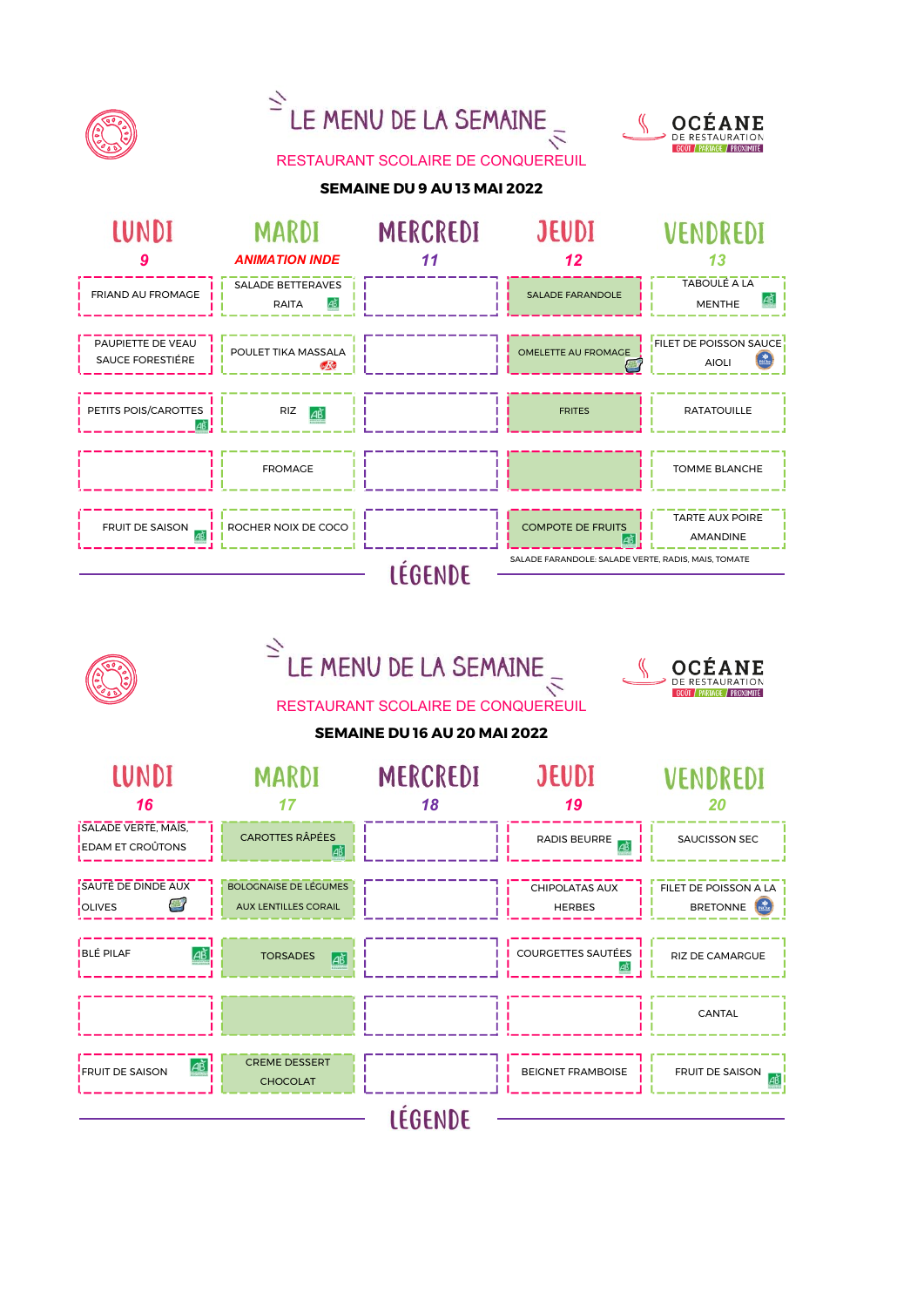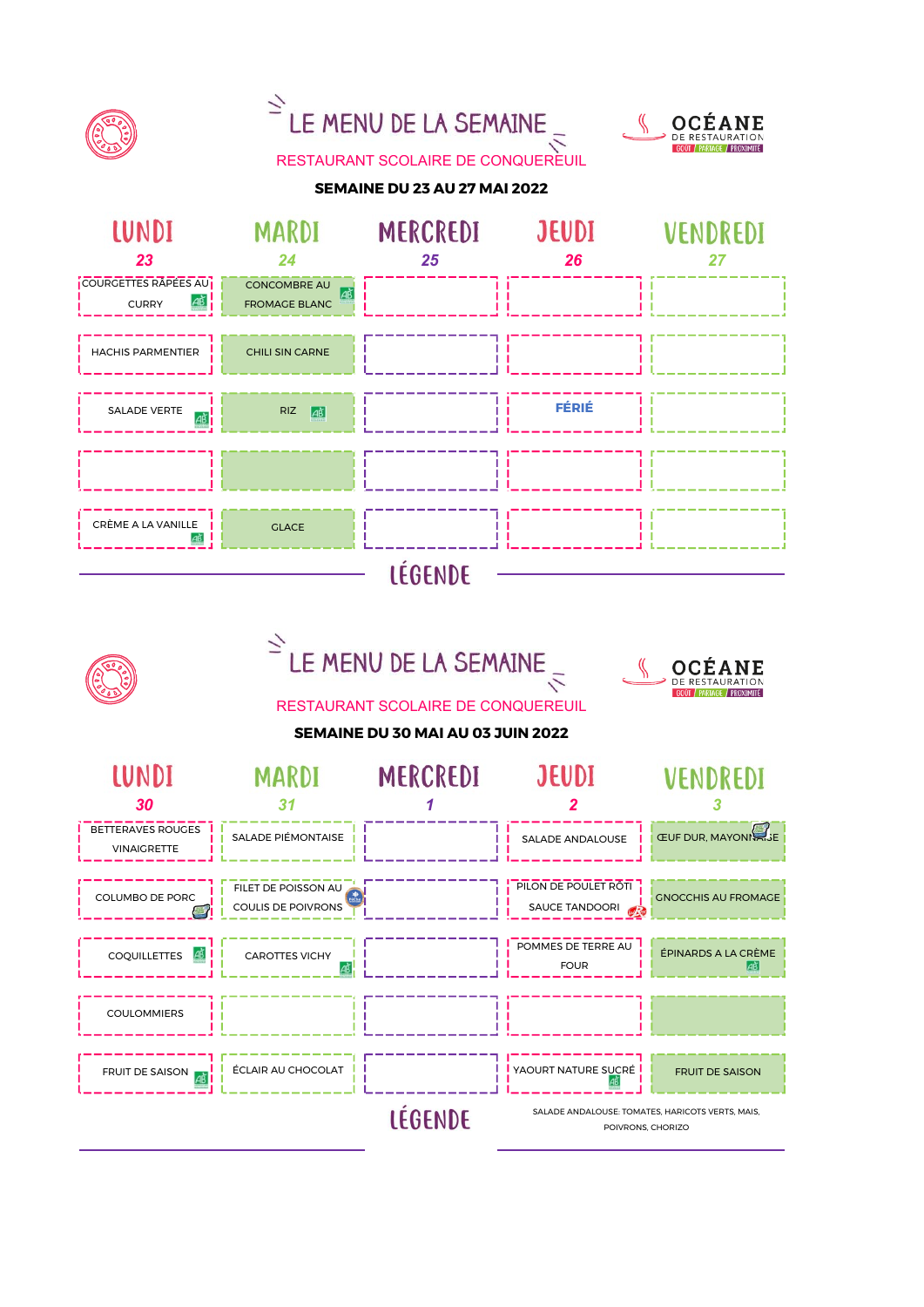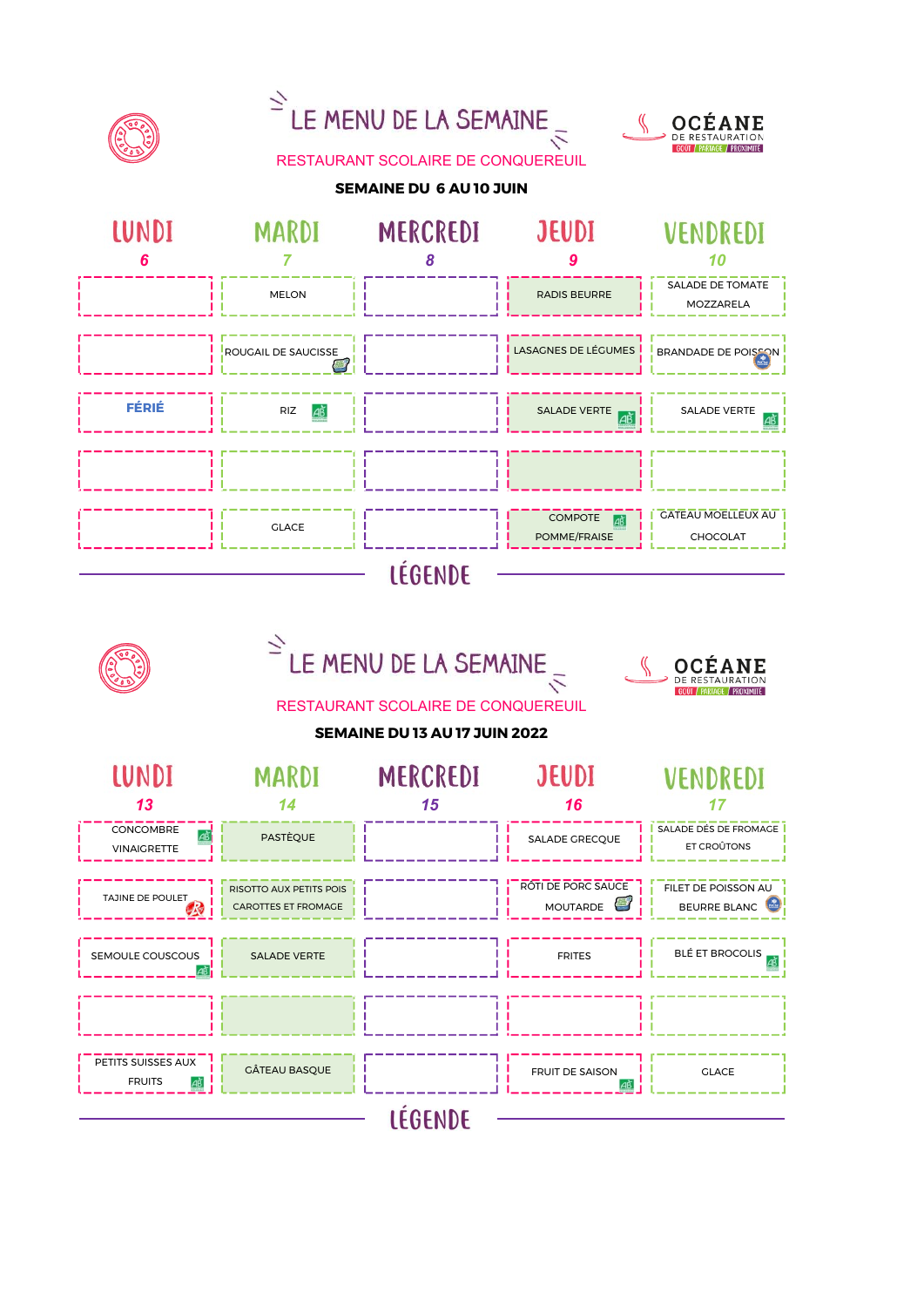

LÉGENDE